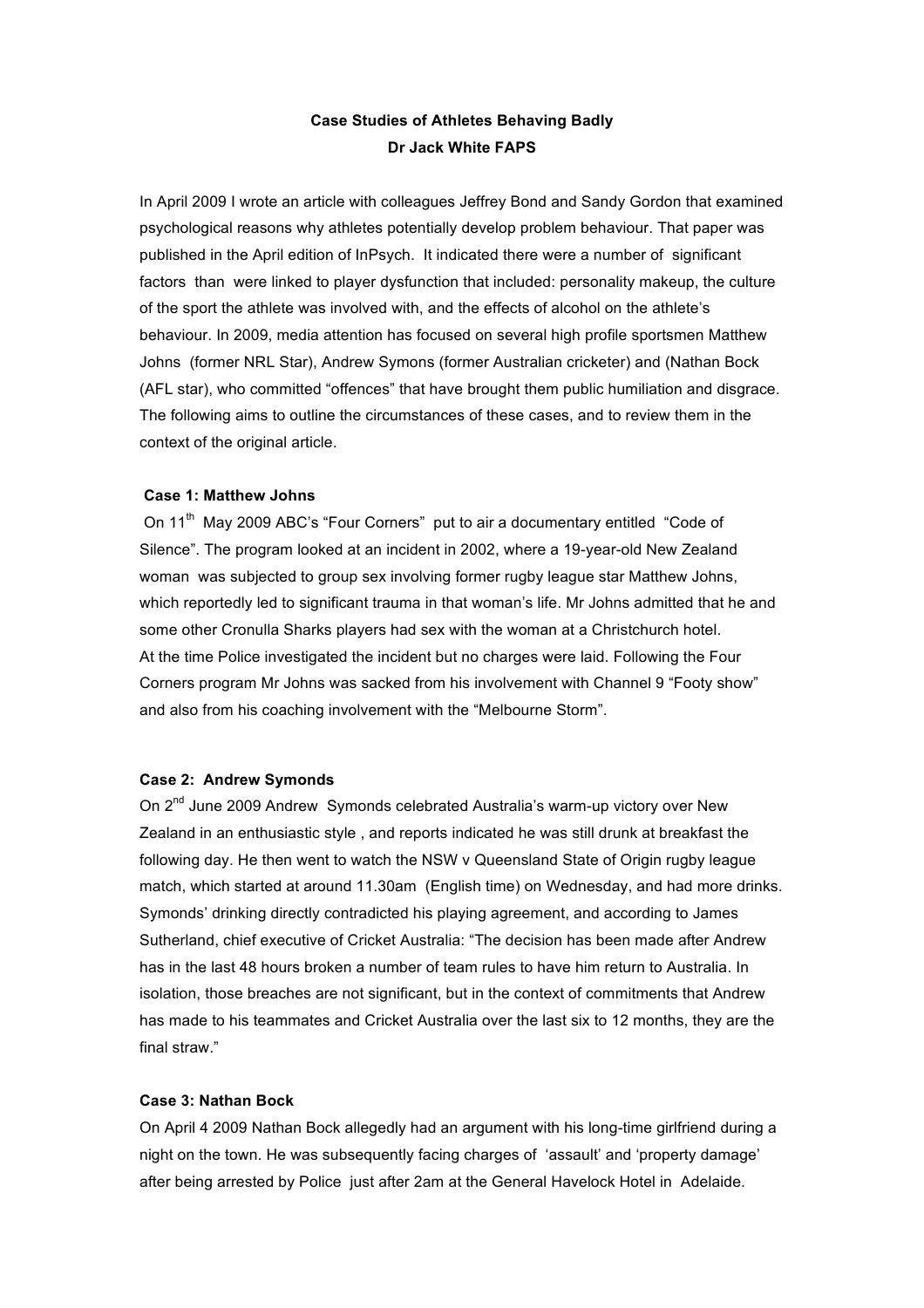The Crows club champion spent two hours locked in the City Watchhouse cells before he was bailed to appear in the Adelaide Magistrates Court later this year.

## **Commentary**

These cases serve to illustrate a number of key points that the original paper highlighted. First, the media have given each of the stories priority attention. Each case rated "front page" headlines in what might be seen as media hysteria. The media's interest was because each incident involved high profile sportspersons, more than the behaviour being innately newsworthy on its own.

Secondly, all of the cases occurred in the context of alcohol abuse and all involved the individuals showing poor judgement when affected by alcohol.

The case involving cricketer Andrew Symonds was not so much around his drinking, but more about him failing to comply with the "team rules". Of note these "rules" have changed significantly over the years and no longer can cricket tolerate alcohol abuse by its players in the public domain. This contrasts markedly with the images of cricket in the 1990s where former cricket stars David Boon and Merv Hughes became legends as much for their abuse of alcohol as their cricketing talent. Indeed, David Clarence Boon, was given more kudos by the media for his effort in drinking 52 beers on a Qantas flight between Sydney and London than any of his 5946 test runs. The tragedy for a player like Symonds was his inability to adapt to change, and recognize that what was "the norm" for cricketers when his career began, has by today's standards become unacceptable. Symons did not change, the sport's culture did.

Thirdly, certain personality attributes that enhance a sporting person's on field performance, may also place them at greater risk of dysfunctional behaviour away from the sport. The extroverted elements that give some players the drive for excitement and risk-taking on the field, are vitally important in the players sporting make-up. Outside the sporting arena, these same traits can create a dangerous mix, especially when combined with alcohol. In the case of both Johns and Bock, their behaviours were likely to have been highly disinhibited and "risk taking".

Fourthly, all cases illustrate the relevance of changes around "sport culture" and the expectations that sporting bodies have for their heroes.

This is clearly shown in relation to the greater proportion of female spectators , female journalists and female administrators involved with the various sporting codes. Greater female involvement and female recognition brings with it changes in human values that were previously ignored in many of the sports. Sporting administrators now recognize that to ignore the significant female audience would have be a disastrous social and financial mistake.

2